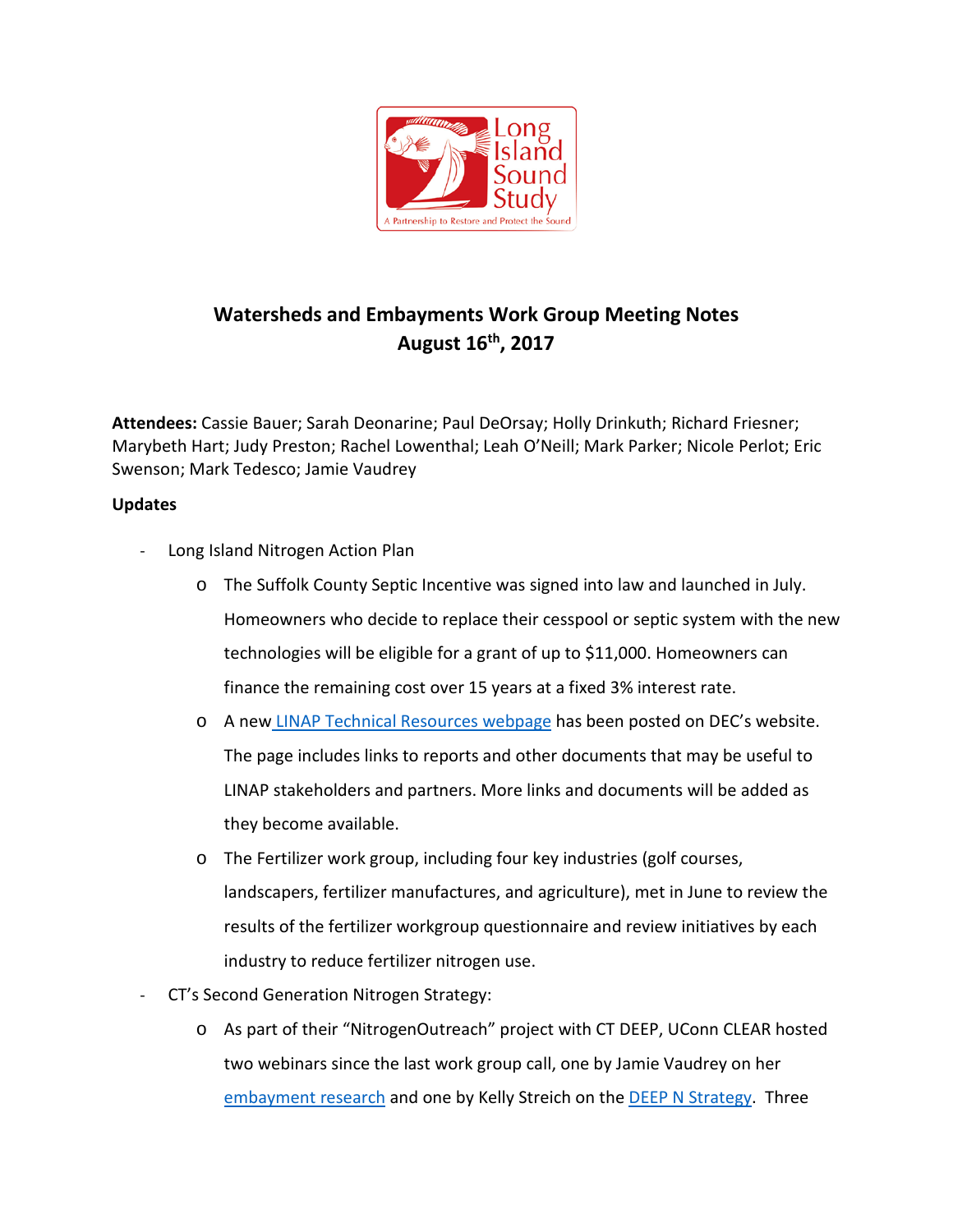

workshops along the CT Coast are also being held on: 8/8 (Waterford), 8/15 (North Haven-SCRCOG), and 8/22 (Westport).

- o CTDEEP hired Lombardo associates to do an analysis of nitrogen removal capabilities and inventory of OWTS in Connecticut's coastal watersheds – phase 2 is currently being proposed.
- EPA's Long Island Sound Nitrogen Strategy
	- o The original contract with tetra tech was set to close in September, but since this project was given additional funds under the 2017 LISS budget the contract and the geographic focus is now extended to May 18<sup>th</sup>, 2018. The deliverables are available on the [LISS website.](http://longislandsoundstudy.net/issues-actions/water-quality/nitrogen-strategy/) New deliverables will be posted soon. There will be a technical stakeholder meeting in September and a public webinar in beginning of November to share next steps.
- Niantic River behavior change campaign
	- o A survey was completed and data is being collected to see what the barriers and benefits people perceive regarding lawn care benefits. The goal is to see what would be the most impactful behavior changes, what motivates people and what stands in their way. A focus group will be held in September and the campaign will launch in March.
- TNC update
	- o Holly introduced Rachel Lowenthal, the new Long Island Sound Water Quality Campaign manager for TNC.
	- o TNC completed polling in southeastern Connecticut and identified embayments that CTDEEP set as priorities.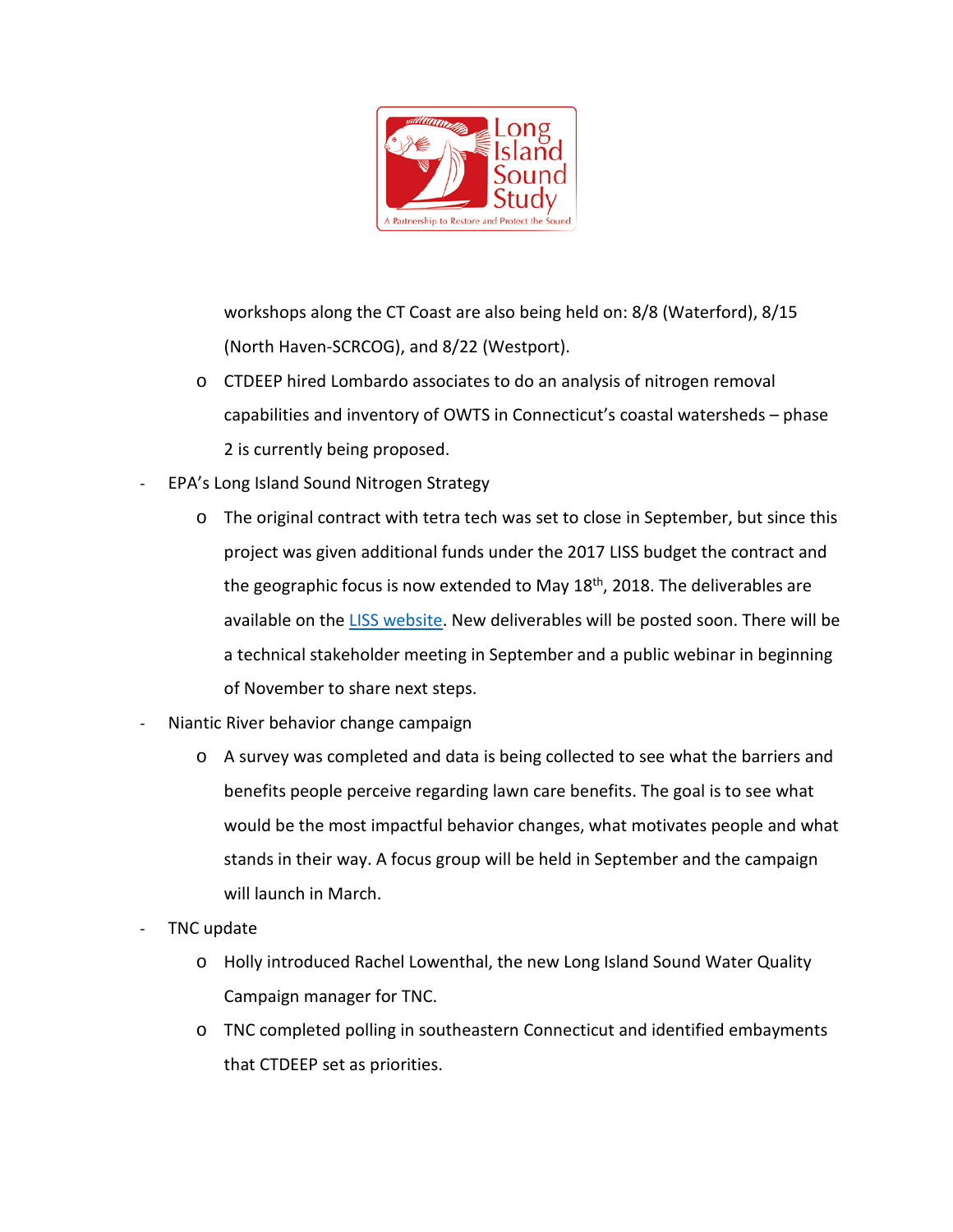

- o TNC is holding a workshop in Saugatuck focusing on N reducing options for onsite systems. The end goal is to develop a set of scenarios to meet the desired endpoints and get a better understanding of where this will work and how much it will cost.
- 2018 Enhancement pre-proposal request
	- o LISS is starting to think about the fiscal year 2018 budget and has asked the LISS work groups and partners to submit pre-proposals for 2018 projects by August 25<sup>th</sup>. These pre-proposals will be discussed at the September I-team meeting and October Management Committee meeting.
- NEPORT
	- o Each year, LISS is required to report out on any habitat restoration and leveraging data of projects that occurred in the LIS watershed. If you have any projects that your organization completed in between October 2016-September 2017, please send them to Mark or Cassie. The deadline to report these projects is Sept  $6<sup>th</sup>$ .
- Nassau County completed a sewer feasibility study and is looking at alternatives at Crescent beach because sewers are so expensive.

## **Embayment nitrogen load modelling – (Vaudrey)**

Jamie Vaudrey gave a presentation on her embayment nitrogen load model which can be used to predict problem areas and identify sources of impairment. The 2015 version of the model is available as an excel file [online.](http://vaudrey.lab.uconn.edu/embayment-n-load/) See attached slides for more information.